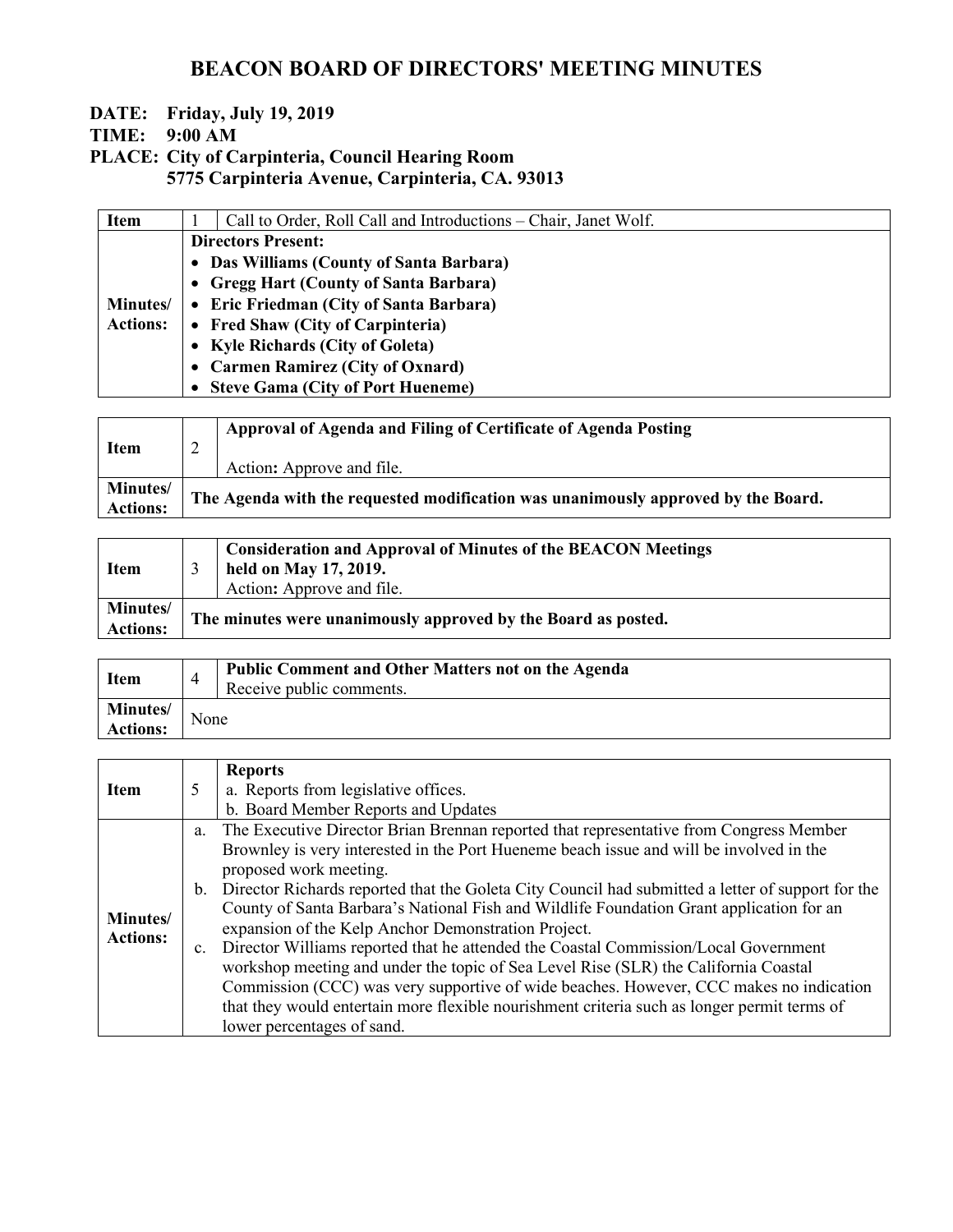#### **DATE: Friday, July 19, 2019**

**TIME: 9:00 AM**

**PLACE: City of Carpinteria, Council Hearing Room**

**5775 Carpinteria Avenue, Carpinteria, CA. 93013**

|                             |                                                                                                                                                                                                                          | <b>Port Hueneme Beach</b>                                                                                                                                                                                                                     |  |  |
|-----------------------------|--------------------------------------------------------------------------------------------------------------------------------------------------------------------------------------------------------------------------|-----------------------------------------------------------------------------------------------------------------------------------------------------------------------------------------------------------------------------------------------|--|--|
| <b>Item</b>                 | 6                                                                                                                                                                                                                        | Receive an informational report from the Technical Advisor regarding the US Army Corp<br>a.                                                                                                                                                   |  |  |
|                             |                                                                                                                                                                                                                          | of Engineers effort to provide additional dredging at Channel Islands and nourishment of                                                                                                                                                      |  |  |
|                             |                                                                                                                                                                                                                          | Port Hueneme Beach.                                                                                                                                                                                                                           |  |  |
|                             |                                                                                                                                                                                                                          | Dr. Bailard presented the report of the state and cause of Port Hueneme Beach. Dr. Bailard                                                                                                                                                    |  |  |
|                             |                                                                                                                                                                                                                          | explained that the erosion of the beach experienced during the last decade is a result of a less than<br>sufficient quantity of sand being dredged biannually from Channel Island Harbor. The cause of the                                    |  |  |
|                             | reduction in quantity of dredging is simply and increasing dredging cost and fixed funding. Dr.                                                                                                                          |                                                                                                                                                                                                                                               |  |  |
|                             | Bailard explained that a Port Hueneme Beach Stakeholders Meeting has been suggested to gather all                                                                                                                        |                                                                                                                                                                                                                                               |  |  |
|                             | interested parties under one roof to identify solutions and strategies towards resolving the problem.                                                                                                                    |                                                                                                                                                                                                                                               |  |  |
|                             |                                                                                                                                                                                                                          | Director Hernandez fully supports a stakeholder's workshop to establish a collaborative strategy<br>towards a solution.                                                                                                                       |  |  |
|                             | Director Williams asked how we can keep the dredged sand on the beach? Dr. Bailard explained<br>that offshore structures such as groins or artificial reefs would result in sand deficits at the Navy<br>Base downcoast. |                                                                                                                                                                                                                                               |  |  |
| Minutes/<br><b>Actions:</b> |                                                                                                                                                                                                                          | Director Friedman indicated that a solution to the Port Hueneme Beach erosion issue would also<br>help the downcoast Mugu Naval Base.                                                                                                         |  |  |
|                             |                                                                                                                                                                                                                          | Director Ramirez asked if this situation was unique. Dr. Bailard explained that two other similar<br>cases come to mind: Erosion at Thornhill Broome Beach and East Beach in Santa Barbara.                                                   |  |  |
|                             |                                                                                                                                                                                                                          | Director Hernandez indicated that there appears to be a disconnect between Federal dredge funding<br>budget and the market cost of dredging activities on the West Coast.                                                                     |  |  |
|                             |                                                                                                                                                                                                                          | Assistant to Director Zaragoza indicated that Mr. Zaragoza will be making a presentation on<br>September 10, 2019 re/ the sand deficit on Port Hueneme Beach to the Regional Defense<br>Partnership for the 21 <sup>st</sup> Century (RDP21). |  |  |
|                             |                                                                                                                                                                                                                          | <b>BOARD ACTIONS:</b>                                                                                                                                                                                                                         |  |  |
|                             |                                                                                                                                                                                                                          | The Board received and filed report.                                                                                                                                                                                                          |  |  |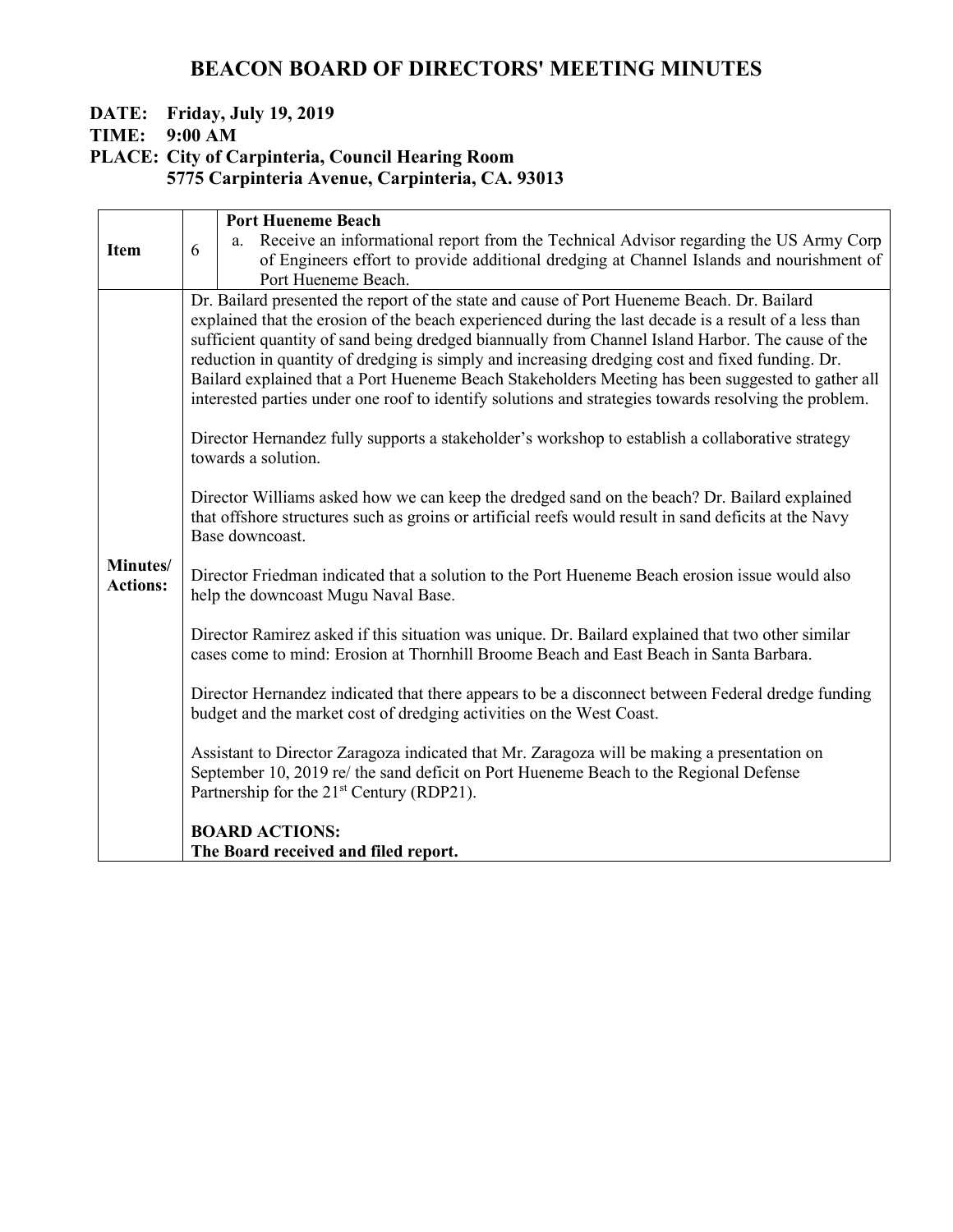#### **DATE: Friday, July 19, 2019**

**TIME: 9:00 AM**

## **PLACE: City of Carpinteria, Council Hearing Room**

**5775 Carpinteria Avenue, Carpinteria, CA. 93013**

| <b>Item</b>     | 7                                                                                                 | <b>Kelp Anchor Project</b>                                                                          |  |  |
|-----------------|---------------------------------------------------------------------------------------------------|-----------------------------------------------------------------------------------------------------|--|--|
|                 |                                                                                                   | a. Receive an update from Staff on the Kelp Anchor Demonstration Project.                           |  |  |
|                 |                                                                                                   | Mr. Comati reported that Mr. Bob Kiel was pursuing an expansion of the successful Kelp Anchor       |  |  |
|                 |                                                                                                   | Demonstration Project in Goleta Bay to incorporate modified anchors that can provide homes for      |  |  |
|                 |                                                                                                   | octopi. By doing this, the project can introduce predators (the octopi) to help manage the level of |  |  |
|                 | kelp eating kelp crabs. To fund this expansion, the County of Santa Barbara has submitted a grant |                                                                                                     |  |  |
|                 | application to the National Fish and Wildlife Foundation for funding. BEACON prepared a letter of |                                                                                                     |  |  |
|                 | support for the grant as did the City of Goleta.                                                  |                                                                                                     |  |  |
| Minutes/        |                                                                                                   |                                                                                                     |  |  |
| <b>Actions:</b> |                                                                                                   | Director Williams reported that he dived with Mr. Kiel in March 2019 and was able to see firsthand  |  |  |
|                 |                                                                                                   | the kelp forests that have been established by the kelp anchors. Director Williams remarked how     |  |  |
|                 | well mapped out the in-place anchors are.                                                         |                                                                                                     |  |  |
|                 |                                                                                                   |                                                                                                     |  |  |
|                 |                                                                                                   |                                                                                                     |  |  |
|                 |                                                                                                   | <b>BOARD ACTIONS:</b>                                                                               |  |  |
|                 |                                                                                                   | The Board received and filed report.                                                                |  |  |

|                 |                                                                                                 | <b>Santa Barbara County Debris Basin OPC Grant</b>                                                 |  |  |
|-----------------|-------------------------------------------------------------------------------------------------|----------------------------------------------------------------------------------------------------|--|--|
| <b>Item</b>     | 8                                                                                               | a. Receive a report from Staff on the status of the Ocean Protection Council (OPC) grant for       |  |  |
|                 |                                                                                                 | Debris Basin modifications in Santa Barbara County.                                                |  |  |
|                 |                                                                                                 |                                                                                                    |  |  |
|                 |                                                                                                 | Mr. Comati explained that BEACON in concert with the SB County Flood Control District              |  |  |
|                 |                                                                                                 | successfully secured grant funding through OPC in 2016 to fund the removal of two debris basins.   |  |  |
|                 |                                                                                                 | By doing the natural sediment transport process could occur and nourish beaches. Following the     |  |  |
|                 |                                                                                                 | Montecito debris flow event of January 2018, the County modified its policy regarding debris basin |  |  |
|                 |                                                                                                 | removal. Consequently, BEACON Staff with SB County Flood Control Staff have proposed a             |  |  |
|                 |                                                                                                 | change in scope and schedule for the OPC grant. The change being requested is as follows:          |  |  |
|                 |                                                                                                 | Elimination of the Rattlesnake Debris Basin as a project and replace it with a Cold Springs        |  |  |
|                 |                                                                                                 | Debris Basin project.                                                                              |  |  |
|                 |                                                                                                 | Change the scope of projects such that instead of debris basin removals, the two debris basins     |  |  |
|                 |                                                                                                 | are modified to stay in place but allow sediment to flow through the basin to downstream. The      |  |  |
|                 |                                                                                                 | debris basin modifications would follow the design of the very successful Gobernador Debris        |  |  |
| Minutes/        |                                                                                                 | Basin modification project completed in 2008.                                                      |  |  |
| <b>Actions:</b> |                                                                                                 | Shift the project delivery dates out to December 2020 and December 2021 respectively for the       |  |  |
|                 |                                                                                                 | two debris basins.                                                                                 |  |  |
|                 |                                                                                                 | Mr. Comati reported that OPC is considering the request.                                           |  |  |
|                 |                                                                                                 |                                                                                                    |  |  |
|                 | Chair Hart requested a White Paper on debris basin modifications and sediment transport to the  |                                                                                                    |  |  |
|                 | coast that could be used to influence other agencies to adopt the same strategy of implementing |                                                                                                    |  |  |
|                 |                                                                                                 | debris basin modification projects. ACTION.                                                        |  |  |
|                 | Director Gama concurred and stated that "every mountain wants to become a beach".               |                                                                                                    |  |  |
|                 |                                                                                                 |                                                                                                    |  |  |
|                 |                                                                                                 | <b>BOARD ACTIONS:</b>                                                                              |  |  |
|                 |                                                                                                 | The Board received and filed report.                                                               |  |  |